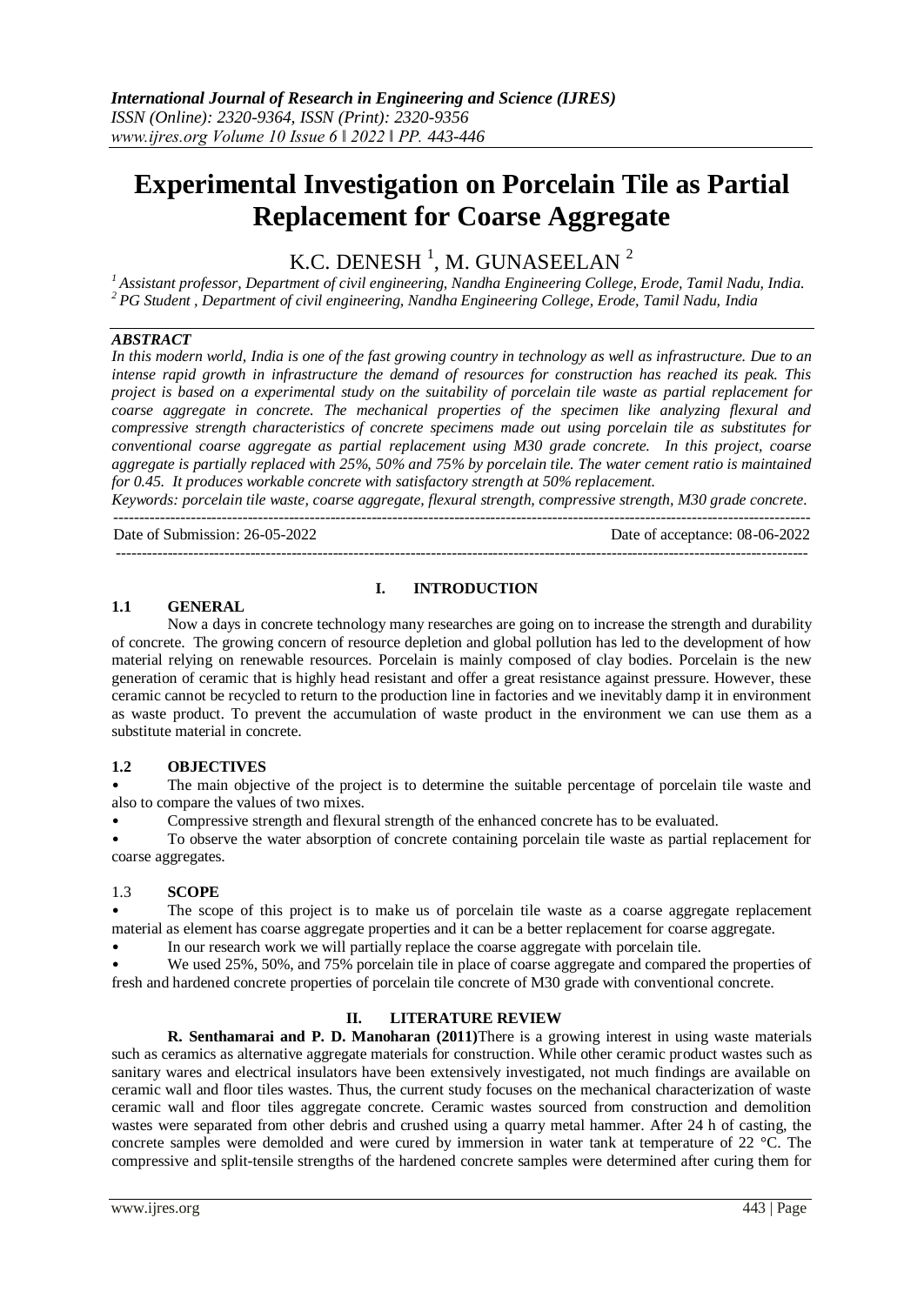3, 7, 14 and 28 days. Results showed that both the compressive strength and split tensile strength increased appreciably with the curing age than the conventional concrete.

**C. Medina, M. Frías and M.S. De Rojas (2012)** A pozzolanic material ordinarily contains high amounts of siliceous or aluminous components, but has no cementitious property until when it reacts with calcium hydroxide, that is available in cement, in the presence of moisture. The present study evaluates the pozzolanicity of ceramic tile powder and its effect on both hydration mechanism and strength property of recycled aggregate concrete. The tensile behavior of RAC was irregular, it initially decreased with 20% ceramic powder addition but it increased when 30% ceramic powder was added. Therefore, ceramic power derived from wall and floor tiles can be used as partial replacement for cement in recycled aggregate concrete.

**Anderson et al. (2015)** Cast concrete specimens using varying percentages of 20, 25, 35, 50, 65, 75, 80, and 100 of different types of ceramic including floor, wall, and recycled ceramics both with and without sticking mortar. They obtained better results in such concrete properties as compressive, tensile, and flexural strength as well as elastic modulus in specimens containing non-mortar ceramics. In this work, the effects of porcelain tile waste used in concrete mix as a coarse aggregate were investigated on the compressive, tensile, and flexural strengths of concrete and its water absorption. Additionally, the results were compared with those obtained for concrete containing red ceramic waste.

## **III. MATERIALS**

# **MATERIAL USED IN CONCRETE**

The material to be used in this project are

- 1. Coarse aggregate.
- 2. Porcelain tile.
- 3. Fine aggregate.
- 4. Cement.
- 5. Water.

#### **3.1 COARSE AGGREGATE**

 Coarse Aggregate any particles greater than 0.19 inch, but generally range between 3/8 and 1.5 inches in diameter. Gravels constitute the majority of coarse aggregate used in concrete with crushed stone making up most of the remainder.

 Aggregates are also used as base material under foundations, roads, and railroads. In other words, aggregates are used as a stable foundation or road/rail base with predictable, uniforms properties (e.g. to help prevent differential setting under the road or building), or as a low-cost extender that binds with more expensive cement or asphalt to form concrete. Coarse aggregate consists of natural disintegration of rock or uncrushed gravel, as per IS:383. Coarse aggregate used in this project is of the size 20mm. The physical properties of coarse aggregates like specific gravity, fineness modulus and water absorption are tested in accordance with IS:2386-3. The Specific gravity, Water absorption (%), Crushing strength (%), and Impact values were obtained such as 2.645, 1.4, 20.19, 10.5.

#### **3.2 PORCELAIN TILE**

 Porcelain tiles or ceramic tiles are porcelain or ceramic tiles common used to cover floors and walls, with a water absorption rate of less than 0.5 percent. The clay used to build porcelain tiles is generally denser. They can either be glazed or unglazed. The Specific gravity, Water absorption (%), and Impact value (%) were obtained such as 2.36, 0.94, 12.5.

#### **3.3 FINE AGGREGATE**

 Sand, mineral, rock or soil particles that range in diameter from 0.02 to 2mm (0.0008-0.08 inch). Most of the rock-forming minerals that occur on the Earth's surface are found in sand, but only a limited number are common in this form. Although in some localities feldspar, calcareous material, iron ores, and volcanic glass are dominant constituent of sand, quartz is by far the commonest,for several reasons; it is abundant in rocks, is comparatively hard, has practically no cleavage so that it is not readily worn down, is nearly insoluble in water, and does not decompose. Specific gravity and water absorption values were obtained such as 2.68 and 2.14.

## **3.4 CEMENT**

 A cement is a binder, a substance used for construction that sets, hardens and adheres to other material to bind them together. Cement mixed with fine aggregate produces mortar for masonry, or with sand and gravel, produces concrete. Setting and hardening results from hydration, which is a chemical combination of the cement compounds with water that yields submicroscopic crystals or a gel-like material with a high surface area. Because of their hydrating properties, constructional cements, which will even set and harden under water, are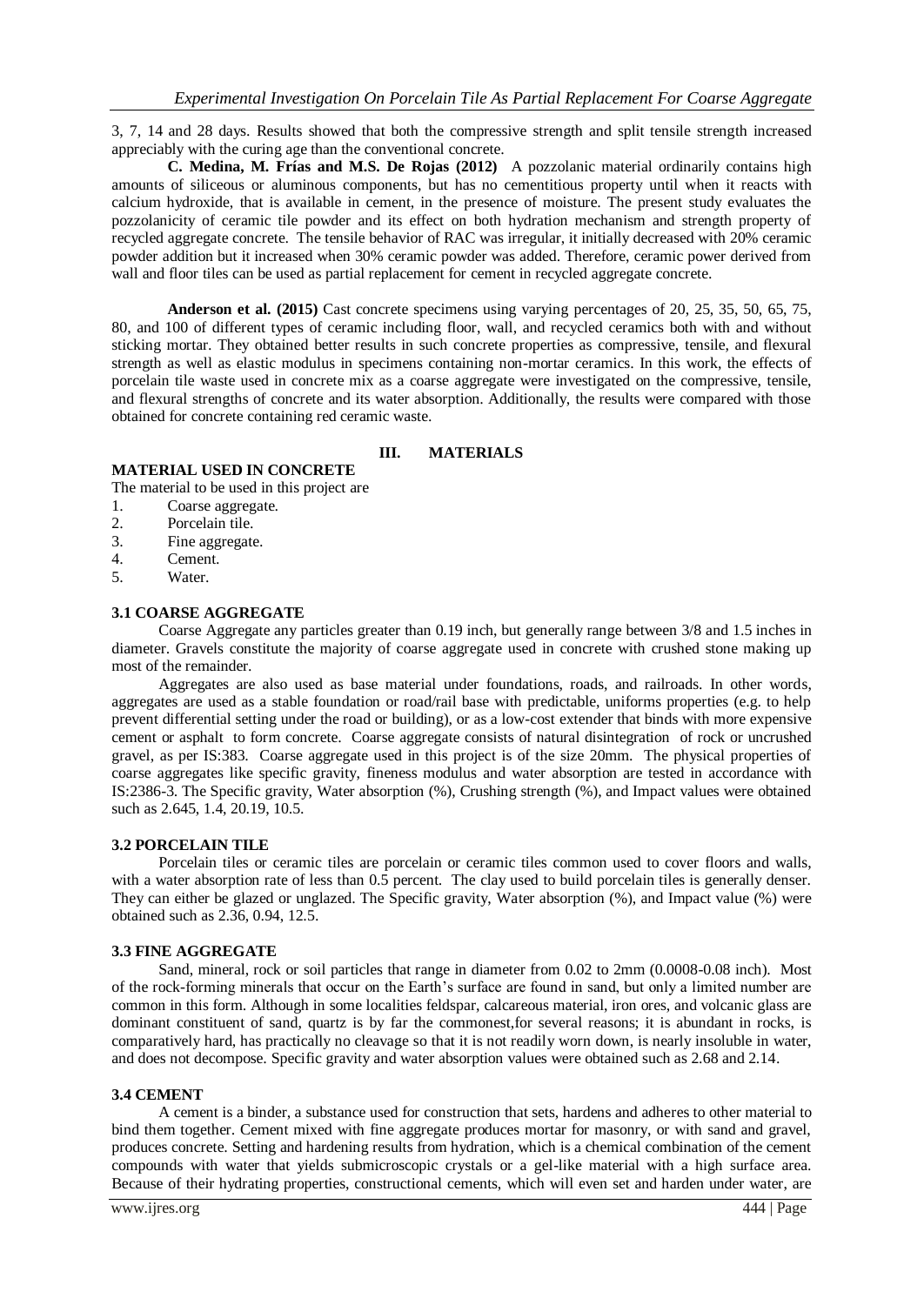often called hydraulic cements. The most important of these is Portland Cement. The Ordinary Portland Cement (53grade) conforming to IS:8+2-1989 is used. Specific gravity Consistency (%), Initial setting time (minutes), Final setting time (minutes), were obtained such as 3.14, 31, 32, 320.

#### **3.5 WATER**

 Water, a substance composed of the chemical elements hydrogen and oxygen and existing in gaseous, liquid and solid states. It is one of the most plentiful and essential of compounds. A tasteless and odorless liquid at room temperature, it has the important ability to dissolve many other substances.

#### **IV. MIX DESIGN**

## **4.1 MIX PROPORTION**

| Table 4.1 Mix Proportion |                        |                         |  |
|--------------------------|------------------------|-------------------------|--|
| CEMENT                   | <b>FINE AGGREGATE</b>  | <b>COARSE AGGREGATE</b> |  |
| 437.78 kg/m3             | $664.3 \text{ kg/m}$ 3 | 1173 kg/m3              |  |
|                          | 1.JZ                   |                         |  |

#### **V. RESULTS DISCUSSION**

#### **5.1 Comprehensive Strength**

|     | Compressive strength<br>N/mm2 |        |        |
|-----|-------------------------------|--------|--------|
| Mix |                               |        |        |
|     | 7days                         | 14days | 28days |
| 0%  | 19.22                         | 26.13  | 29.12  |
| 25% | 21.00                         | 27.85  | 32.14  |
| 50% | 25.14                         | 32.53  | 37.59  |
| 75% | 23.10                         | 29.78  | 34.33  |

## **5.2 Split Tensile Strength**

|     | Split Tensile strength<br>N/mm2 |        |        |
|-----|---------------------------------|--------|--------|
| Mix |                                 |        |        |
|     | 7days                           | 14davs | 28days |
| 0%  | 2.40                            | 2.52   | 3.13   |
| 25% | 2.58                            | 2.64   |        |
| 50% | 3.33                            | 3.70   |        |
| 75% | 3.29                            | 3.50   |        |

#### **5.3 Flexural Strength**

| Mix | Flexural strength<br>N/mm2 |        |        |
|-----|----------------------------|--------|--------|
|     | 7davs                      | 14days | 28days |
| 0%  | 2.33                       | .      | 5.51   |
| 25% | 2.61                       | 3.35   | 3.82   |
| 50% | 3.29                       | 4.56   | 5.16   |
| 75% | 3.14                       | 4.05   |        |

#### **5.4 Load Frame Test**

| S. No          | Load           | <b>Deflection</b> |
|----------------|----------------|-------------------|
|                | $\overline{0}$ | 0                 |
| $\overline{2}$ | 5              | 0.010             |
| 3              | 10             | 0.020             |
| 4              | 15             | 0.030             |
| 5              | 20             | 0.040             |
| 6              | 25             | 0.080             |
| ⇁              | 30             | 0.140             |
| 8              | 35             | 0.150             |
| 9              | 40             | 0.200             |
| 10             | 45             | 0.260             |
| 11             | 50             | 0.330             |
| 12             | 55             | 0.360             |
| 13             | 60             | 0.420             |
| 14             | 65             | 0.590             |

#### **VI. CONCLUSION**

 In this experimental study to use porcelain tile waste material as replacement for concrete aggregate not only to improve concrete properties but also to prevent the accumulation of waste product in the environment. Ceramics generally harder than the coarse aggregates. For this reason, porcelain tile waste can be abused to increase concrete compressive strength. The results of this study may be encapsulated as follows: Replacement